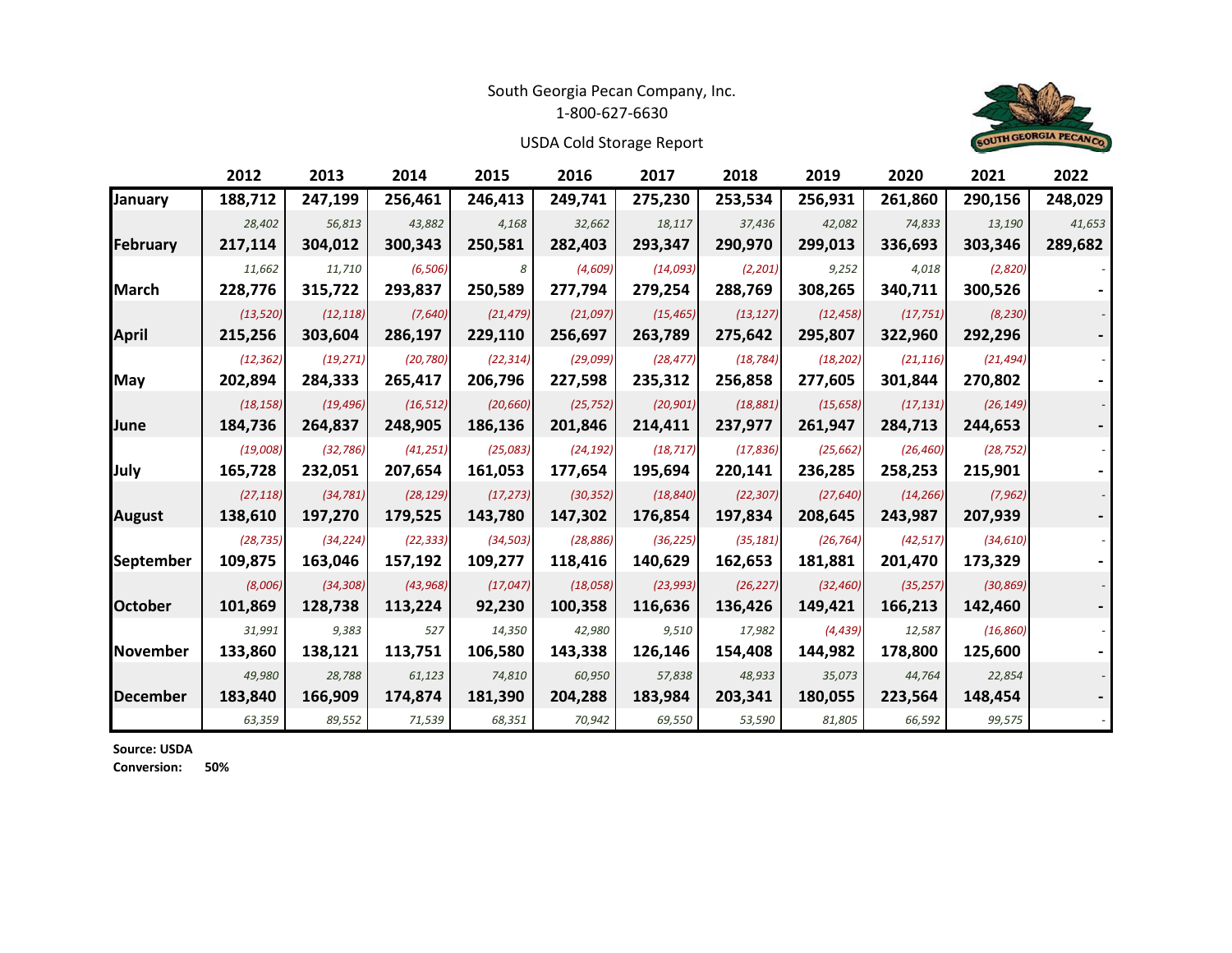## **Nuts, Dairy Products, Frozen Eggs, and Frozen Poultry in Cold Storage – United States: February 28, 2022 with Comparisons**

| Commodity                        |                      | Stocks in all warehouses |                      | February 28, 2022<br>as a percent of | Public<br>warehouse<br>stocks |                      |
|----------------------------------|----------------------|--------------------------|----------------------|--------------------------------------|-------------------------------|----------------------|
|                                  | February 28,<br>2021 | January 31,<br>2022      | February 28,<br>2022 | February 28,<br>2021                 | January 31,<br>2022           | February 28,<br>2022 |
|                                  | $(1,000$ pounds)     | $(1,000$ pounds)         | $(1,000$ pounds)     | (percent)                            | (percent)                     | $(1,000$ pounds)     |
| <b>Nuts</b>                      |                      |                          |                      |                                      |                               |                      |
| Shelled                          |                      |                          |                      |                                      |                               |                      |
|                                  | 45,125               | 30,991                   | 32,558               | 72                                   | 105                           |                      |
| In-Shell                         |                      |                          |                      |                                      |                               |                      |
|                                  | 213,096              | 186,047                  | 224,566              | 105                                  | 121                           |                      |
| Dairy products                   |                      |                          |                      |                                      |                               |                      |
|                                  | 354,595              | 219,353                  | 263,029              | 74                                   | 120                           | 231,122              |
| Natural cheese                   |                      |                          |                      |                                      |                               |                      |
|                                  | 817,169              | 837,609                  | 833,468              | 102                                  | 100                           |                      |
|                                  | 21,692               | 23,530                   | 25,206               | 116                                  | 107                           |                      |
|                                  | 597,385              | 583,951                  | 610,665              | 102                                  | 105                           |                      |
|                                  | 1,436,246            | 1,445,090                | 1,469,339            | 102                                  | 102                           | 1,170,581            |
| Frozen eggs                      |                      |                          |                      |                                      |                               |                      |
|                                  | 3,746                | 3,611                    | 3,340                | 89                                   | 92                            |                      |
|                                  | 653                  | 841                      | 785                  | 120                                  | 93                            |                      |
|                                  | 11,051               | 11,980                   | 12,375               | 112                                  | 103                           |                      |
|                                  | 14,131               | 9,653                    | 11,478               | 81                                   | 119                           |                      |
|                                  | 29,581               | 26,085                   | 27,978               | 95                                   | 107                           | 27,557               |
| <b>Frozen poultry</b><br>Chicken |                      |                          |                      |                                      |                               |                      |
| Broilers, fryers, and roasters   | 12,117               | 13,509                   | 11,931               | 98                                   | 88                            |                      |
|                                  | 5,749                | 3,549                    | 4,258                | 74                                   | 120                           |                      |
|                                  | 222,697              | 163,496                  | 174,170              | 78                                   | 107                           |                      |
|                                  | 34,814               | 29,578                   | 33,347               | 96                                   | 113                           |                      |
|                                  | 52,293               | 88,927                   | 95,653               | 183                                  | 108                           |                      |
|                                  | 17,604               | 13,472                   | 16,750               | 95                                   | 124                           |                      |
|                                  | 17,947               | 16,092                   | 17,391               | 97                                   | 108                           |                      |
|                                  | 21,337               | 17,716                   | 14,470               | 68                                   | 82                            |                      |
|                                  | 39,613               | 75,614                   | 67,616               | 171                                  | 89                            |                      |
|                                  | 33,670               | 33,034                   | 33,544               | 100                                  | 102                           |                      |
|                                  | 311,380              | 316,317                  | 313,380              | 101                                  | 99                            |                      |
|                                  | 769,221              | 771,304                  | 782,510              | 102                                  | 101                           |                      |
| Turkey                           |                      |                          |                      |                                      |                               |                      |
| Whole turkeys                    |                      |                          |                      |                                      |                               |                      |
|                                  | 82,498               | 70,574                   | 96,042               | 116                                  | 136                           |                      |
|                                  | 51,415               | 57,450                   | 67,838               | 132                                  | 118                           |                      |
|                                  | 133,913              | 128,024                  | 163,880              | 122                                  | 128                           |                      |
|                                  | 64,643               | 29,377                   | 35,206               | 54                                   | 120                           |                      |
|                                  | 6,515                | 5,728                    | 4,835                | 74                                   | 84                            |                      |
| Mechanically deboned meat        | 3,525                | 3,031                    | 2,904                | 82                                   | 96                            |                      |
|                                  | 25,743               | 16,874                   | 18,689               | 73                                   | 111                           |                      |
|                                  | 85,805               | 60,715                   | 70,075               | 82                                   | 115                           |                      |
|                                  | 320,144              | 243,749                  | 295,589              | 92                                   | 121                           |                      |
|                                  | 2,890                | 2,120                    | 2,050                | 71                                   | 97                            |                      |
|                                  | 1,092,255            | 1,017,173                | 1,080,149            | 99                                   | 106                           | 999,115              |